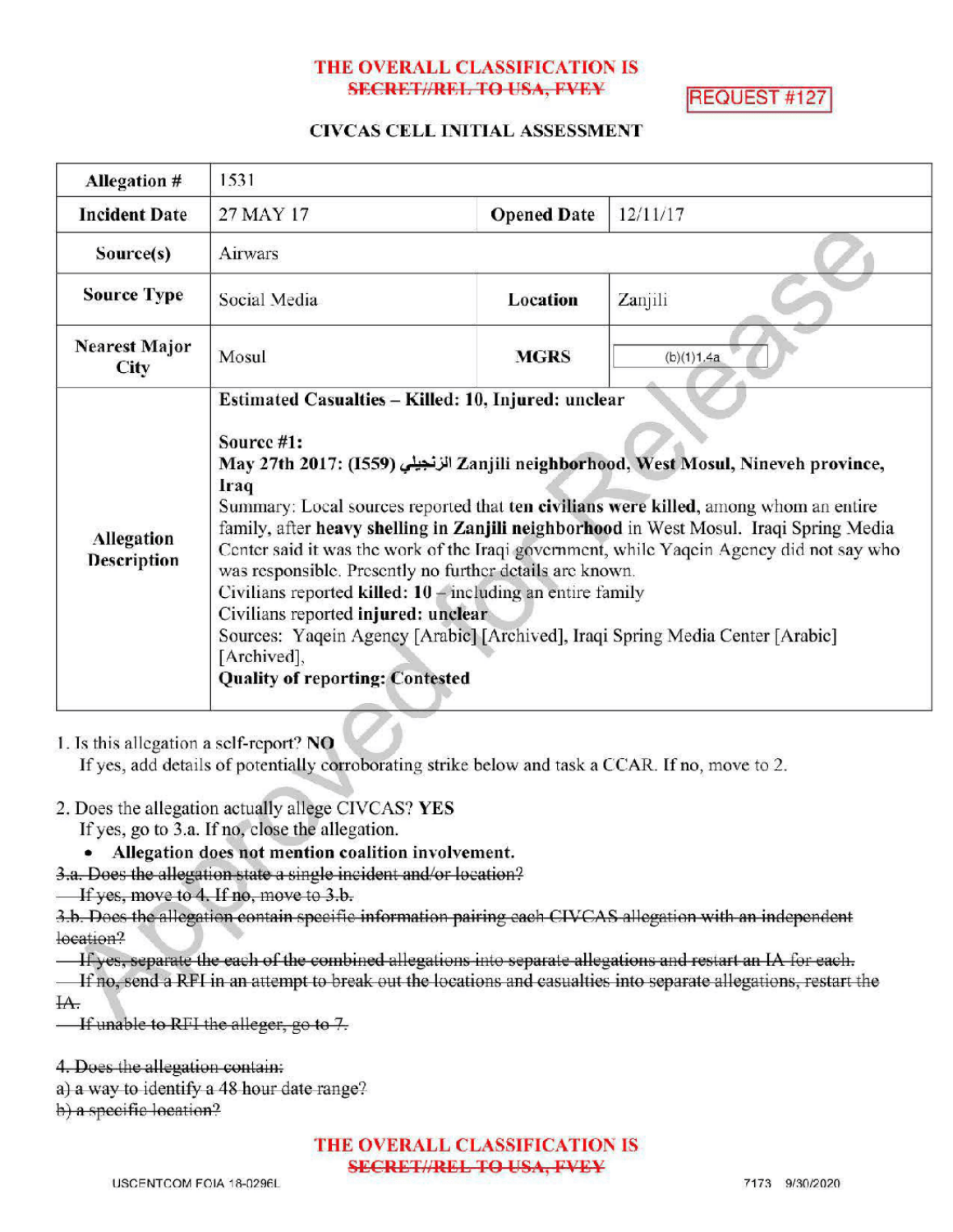# THE OVERALL CLASSIFICATION IS **SECRET//REL TO USA, FVEY**

If yes to BOTH, go to 7. If EITHER are no, then go to 5.

5.Does the allegation contain :

a) a way to identify a 48 hour date range?

b) a specific time of day or timeframe?

e) a general location?

 $\frac{1}{\sqrt{1 + \frac{1}{\sqrt{1 + \frac{1}{\sqrt{1 + \frac{1}{\sqrt{1 + \frac{1}{\sqrt{1 + \frac{1}{\sqrt{1 + \frac{1}{\sqrt{1 + \frac{1}{\sqrt{1 + \frac{1}{\sqrt{1 + \frac{1}{\sqrt{1 + \frac{1}{\sqrt{1 + \frac{1}{\sqrt{1 + \frac{1}{\sqrt{1 + \frac{1}{\sqrt{1 + \frac{1}{\sqrt{1 + \frac{1}{\sqrt{1 + \frac{1}{\sqrt{1 + \frac{1}{\sqrt{1 + \frac{1}{\sqrt{1 + \frac{1}{\sqrt{1 + \frac{1}{\sqrt{1 + \frac{1}{\sqrt{1 +$ 

6.Does the allegation contain :

a) Video or photo evidence of CIVCAS that can be used to narrow the date/time or location of the allegation? If yes, go to 7. If no, go to 6.b.

b) Are there at least two corroborating sources (total of 3) that independently reported the allegation?

 $\overline{\text{If yes, go to 7. If no, go to 6.6.}}$ 

e) Any high quality sources?

 $\frac{1}{2}$  if yes, go to 7. If no, go to 6.d.

d) Specific facts that warrant a search for strikes?

If yes, go to 7. If no, close the allegation.

7.a. Does the allegation contain sufficient information on the time, location and details to conduct <sup>a</sup> search for strikes?

If yes, go to  $8$ . If no, go to  $7.b$ .

7.b. Explain in detail why there is insufficient information on the time, location, and details to conduct a search for strikes

# IZ & <sup>S</sup>  $MAT:$ CAOC log  $CJTF$  log:

₩ **CJFLCC** log, -email (Start 18 MAY 2017):

 $_{\mathbf{S}\mathbf{Y}}$  $\overline{10}$ leg, -email (Start 22 JUL 2017):

8. Are there any potentially corroborating strikes?

**If yes, answer the questions below and task CCAR.** 

If no, provide a detailed explanation and close the allegation.

1.Assessed date of incident:

# 2.Location:

# THE OVERALL CLASSIFICATION IS SECRET//REL TO USA, FVEY